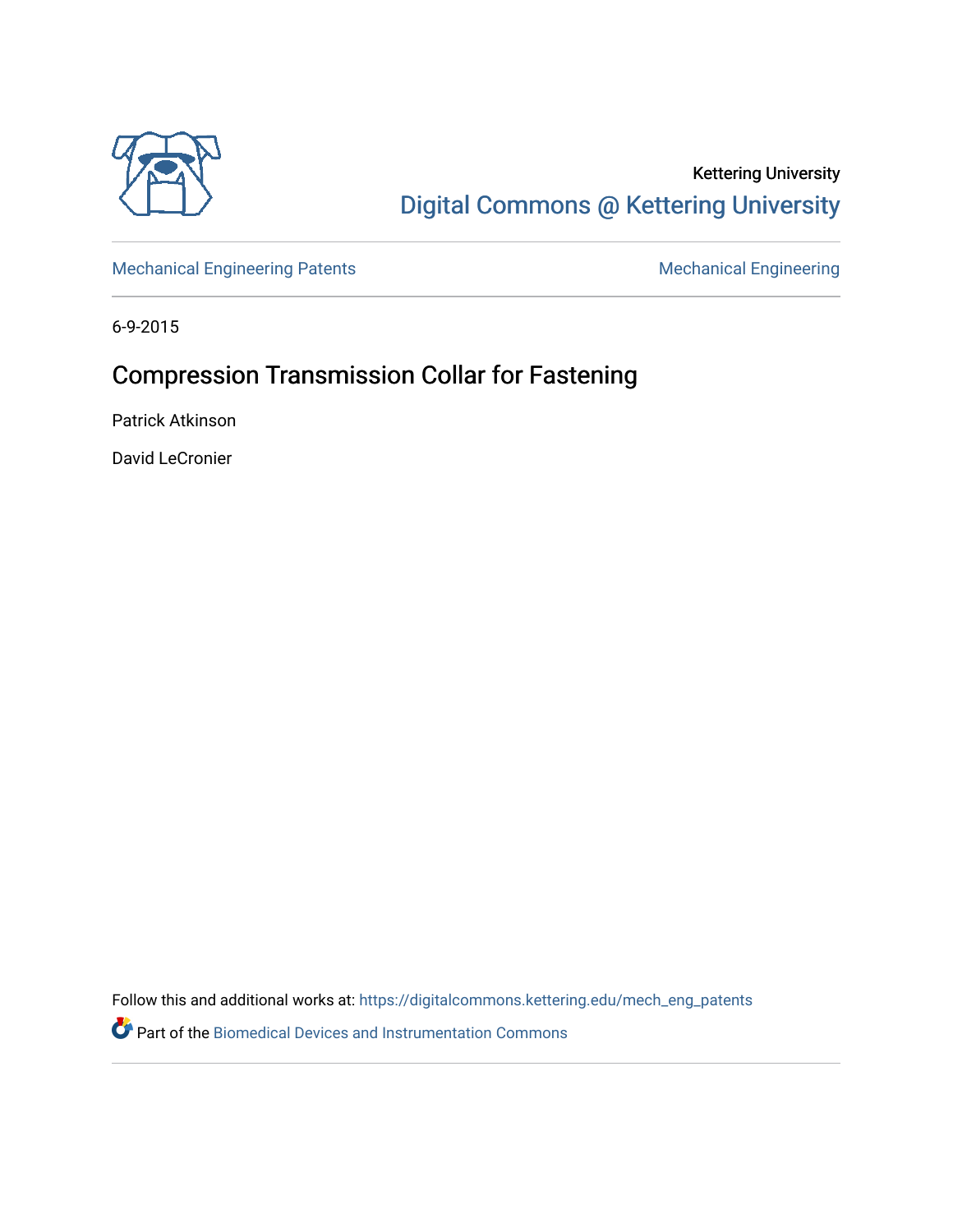

US00905O149B2

# (12) United States Patent (10) Patent No.: US 9,050,149 B2<br>LeCronier et al. (45) Date of Patent: Jun. 9, 2015

# (54) COMPRESSION TRANSMISSION COLLAR (58) Field of Classification Search FOR FASTENING (2007)

- 
- (72) Inventors: David LeCronier, Oxford, MI (US); Patrick Atkinson, Grand Blanc, MI<br>(US)
- $(* )$  Notice: Subject to any disclaimer, the term of this patent is extended or adjusted under 35 U.S.C. 154(b) by 224 days.
- 
- 

US 2014/0249529 A1 Sep. 4, 2014 (57) ABSTRACT

### Related U.S. Application Data

- (63) Continuation of application No. 12/901.728, filed on Oct. 11, 2010, now Pat. No. 8,317,789.
- 

| A61B 17/56 | (2006.01) |
|------------|-----------|
| A61B 17/72 | (2006.01) |
| A61B 17/68 | (2006.01) |
| A61B 17/86 | (2006.01) |

- 
- CPC ......... A61B 17/7241 (2013.01); A61B 17/7258 (2013.01); A61B 17/7275 (2013.01); A61B 17/686 (2013.01); A61B 17/8695 (2013.01); A61B 2017/564 (2013.01); A61B 2017/681 (2013.01)

### $(45)$  Date of Patent:

CPC ........... A61B 17/7233; A61B 17/7258; A61B 17/7275; A61B 17/7241 (71) Applicants: David LeCronier, Oxford, MI (US); USPC ............................................................ 606/64 Patrick Atkinson, Grand Blanc, MI See application file for complete search history.<br>(US)

### (56) References Cited

### U.S. PATENT DOCUMENTS

|        |                              | (US)                                        |                     |                                                   |  |
|--------|------------------------------|---------------------------------------------|---------------------|---------------------------------------------------|--|
|        |                              |                                             |                     |                                                   |  |
| $(* )$ | Notice:                      | Subject to any disclaimer, the term of this |                     |                                                   |  |
|        |                              | patent is extended or adjusted under 35     |                     |                                                   |  |
|        |                              | U.S.C. $154(b)$ by 224 days.                |                     |                                                   |  |
|        |                              |                                             |                     |                                                   |  |
|        | $(21)$ Appl. No.: 13/663,812 |                                             |                     | 2011/0313420 A1* 12/2011 LeCronier et al.  606/62 |  |
|        |                              |                                             | * cited by examiner |                                                   |  |

(22) Filed: Oct. 30, 2012 Primary Examiner — Ellen C Hammond

(65) Prior Publication Data (74) Attorney, Agent, or Firm — Dickinson Wright, PLLC

A compression transmission collar apparatus (20) for implantation into a bone (22) with a hole (28) having a hole wall (32) comprising an intramedullary nail  $(34)$  defining a bore  $(40)$ and a threaded fastener (42) and a compression transmission collar (58) including an exterior face (64) and a top edge (60) and a bottom edge (62) and a first end (70) intersecting the top edge (60) at an acute angle and the bottom edge (62) at an (51) Int. Cl. edge (60) at an acute angle and the bottom edge (62) at an  $\frac{461R}{17/56}$  (2006.01) obtuse angle and a second end (72) intersecting the top edge  $(60)$  at an obtuse angle and the bottom edge  $(62)$  at an acute angle and the first end (70) partially overlapping and opposing the second end  $(72)$  to define a slit  $(74)$  such that applying (52) U.S. Cl. a compressional load to the top edge (60) causes the first end<br>CDC.  $\frac{164B}{2777241}$  (2012 01),  $\frac{164B}{2777258}$  (70) to slide relative to and along the second end (72) causing the compression transmission collar (58) to compress axially and expand radially pressing the exterior face (64) against the hole wall (32).

### 3 Claims, 7 Drawing Sheets

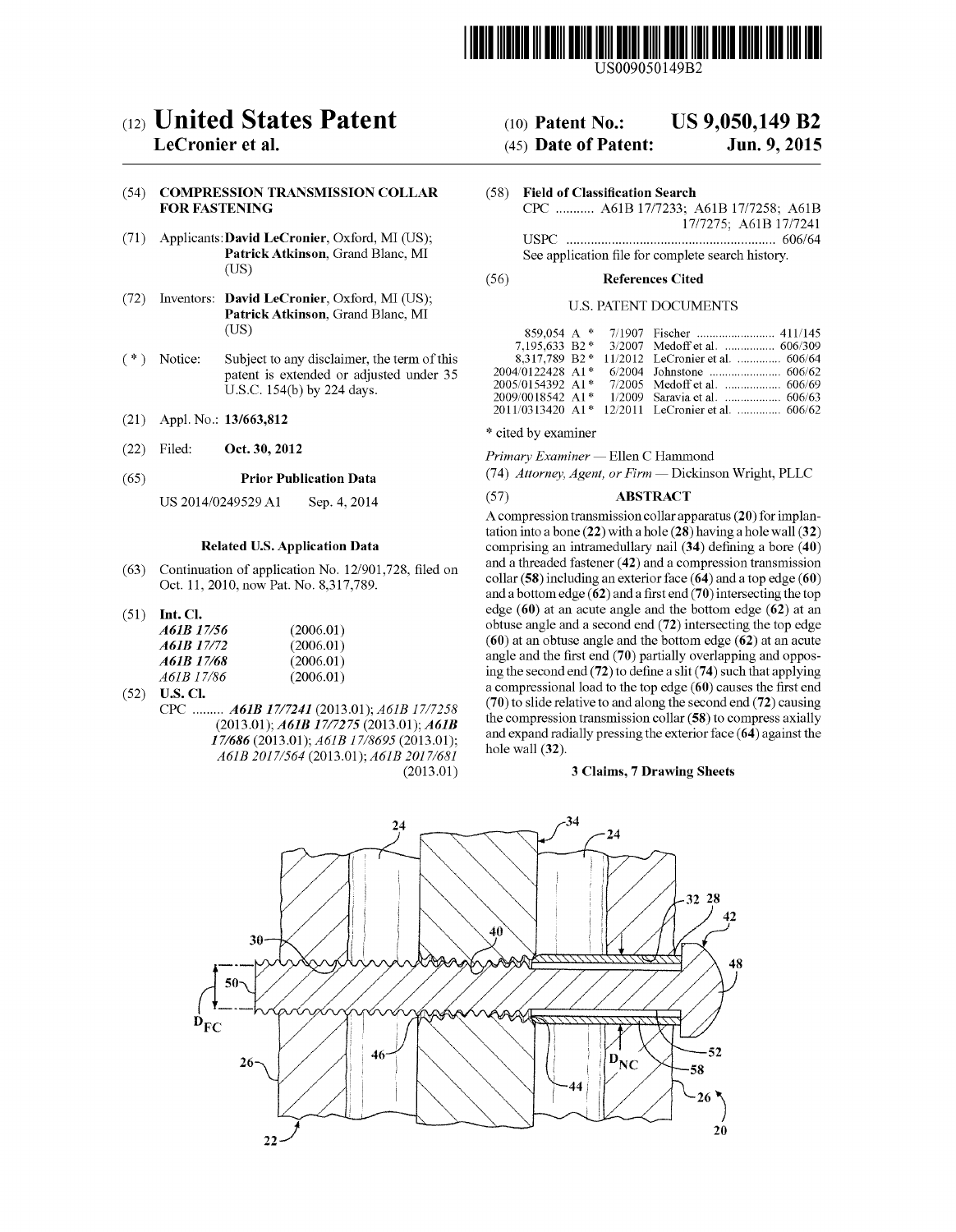

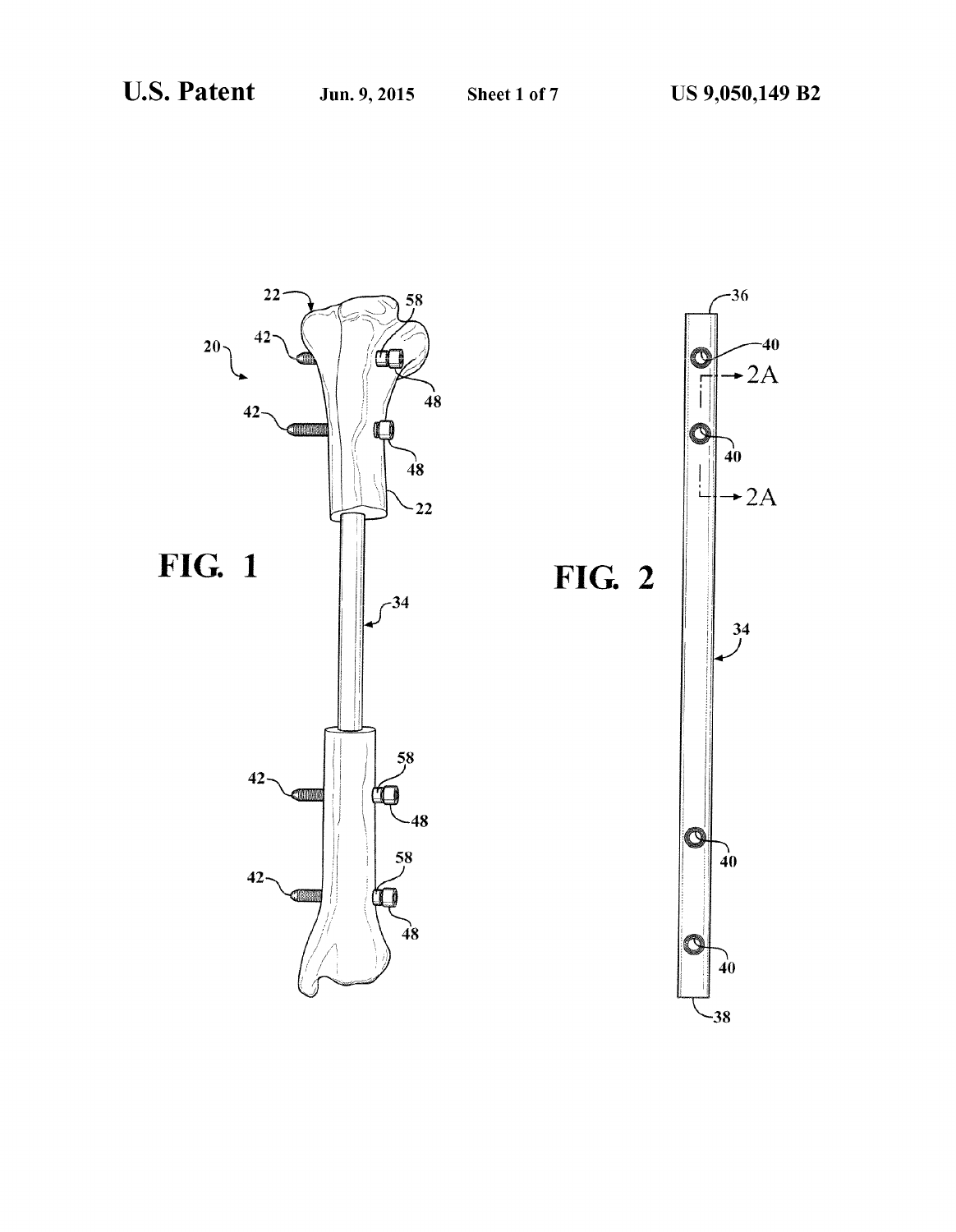





FIG. 4

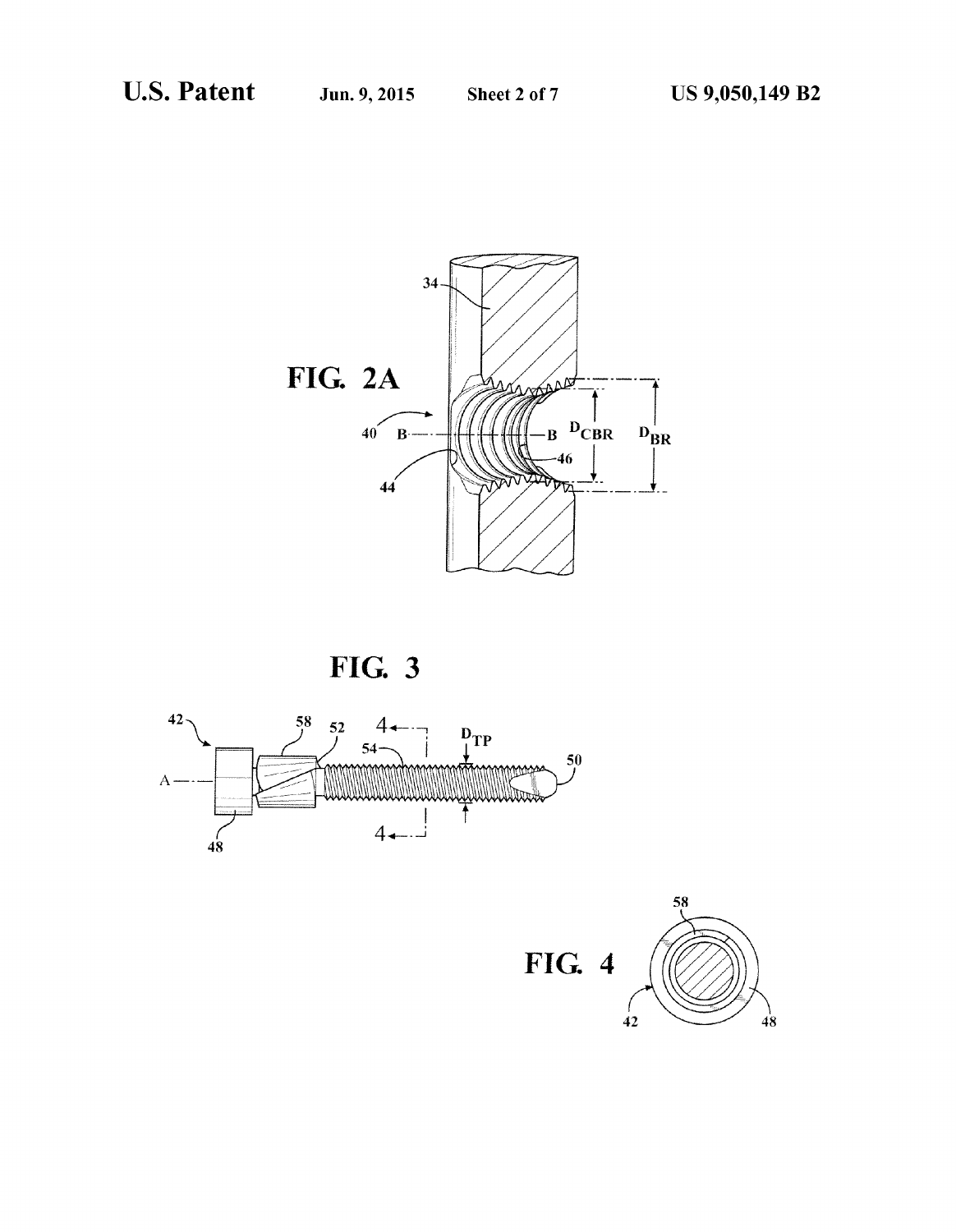

FIG. 5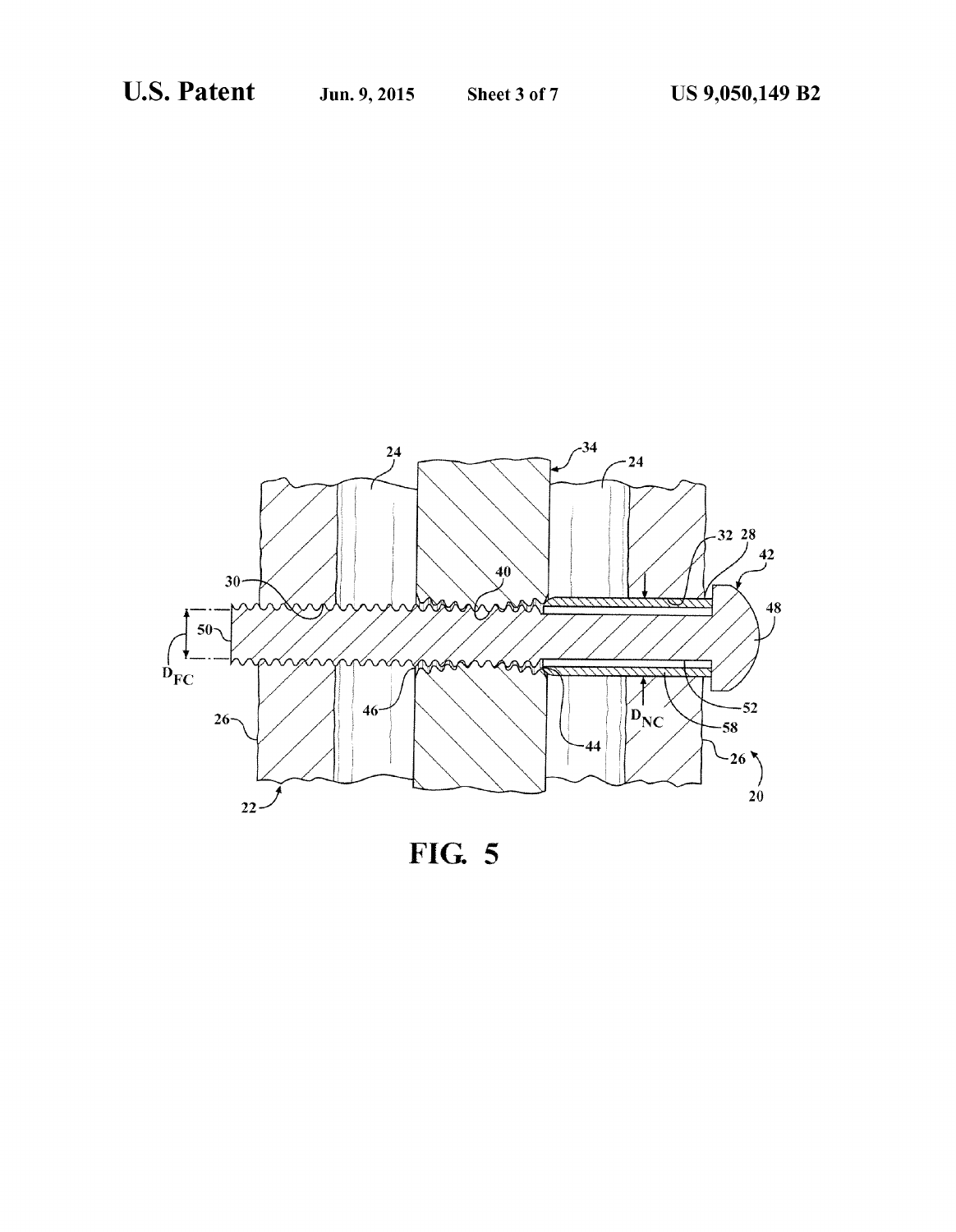

FIG. 6



FIG. 7A



**FIG. 7B** 



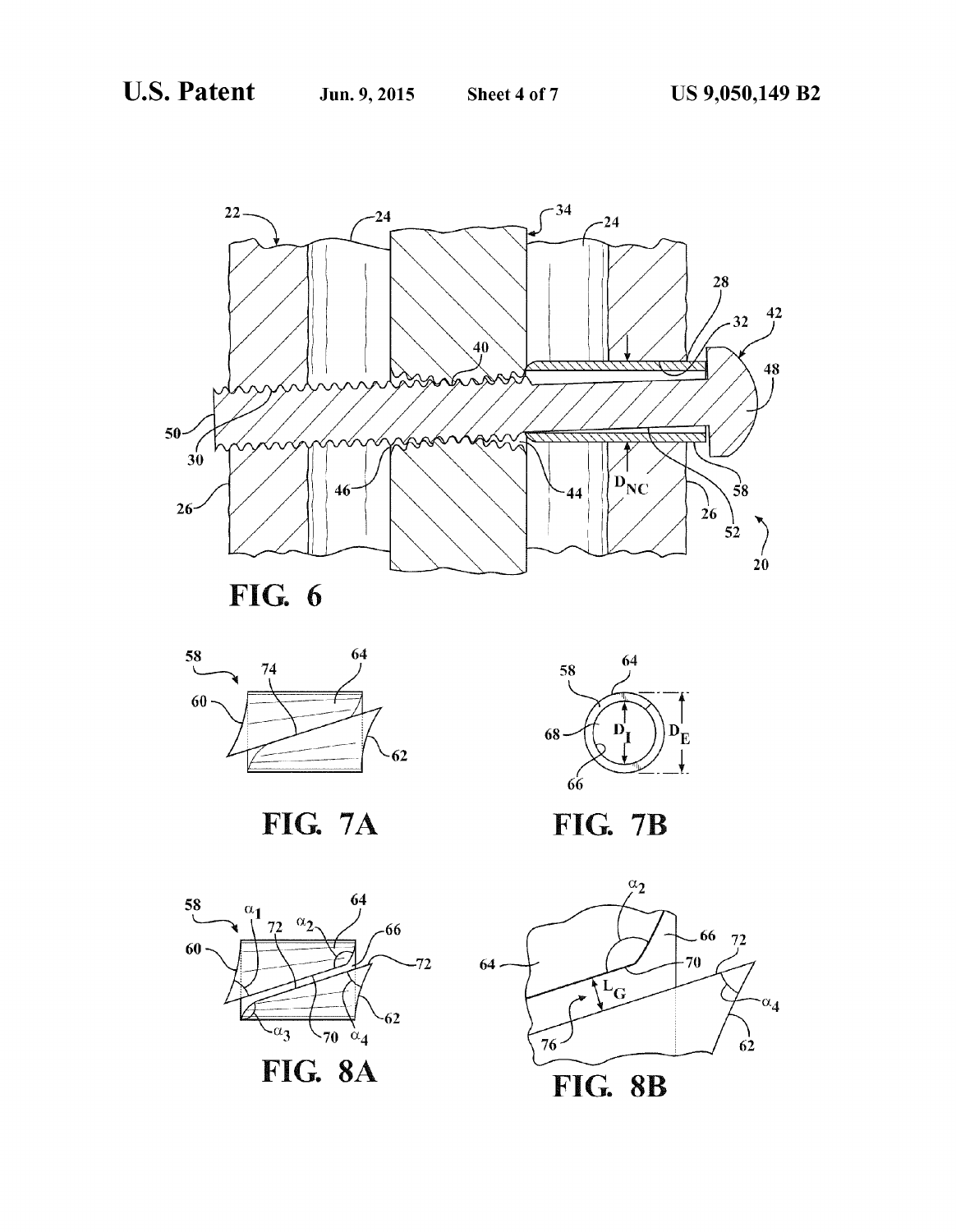





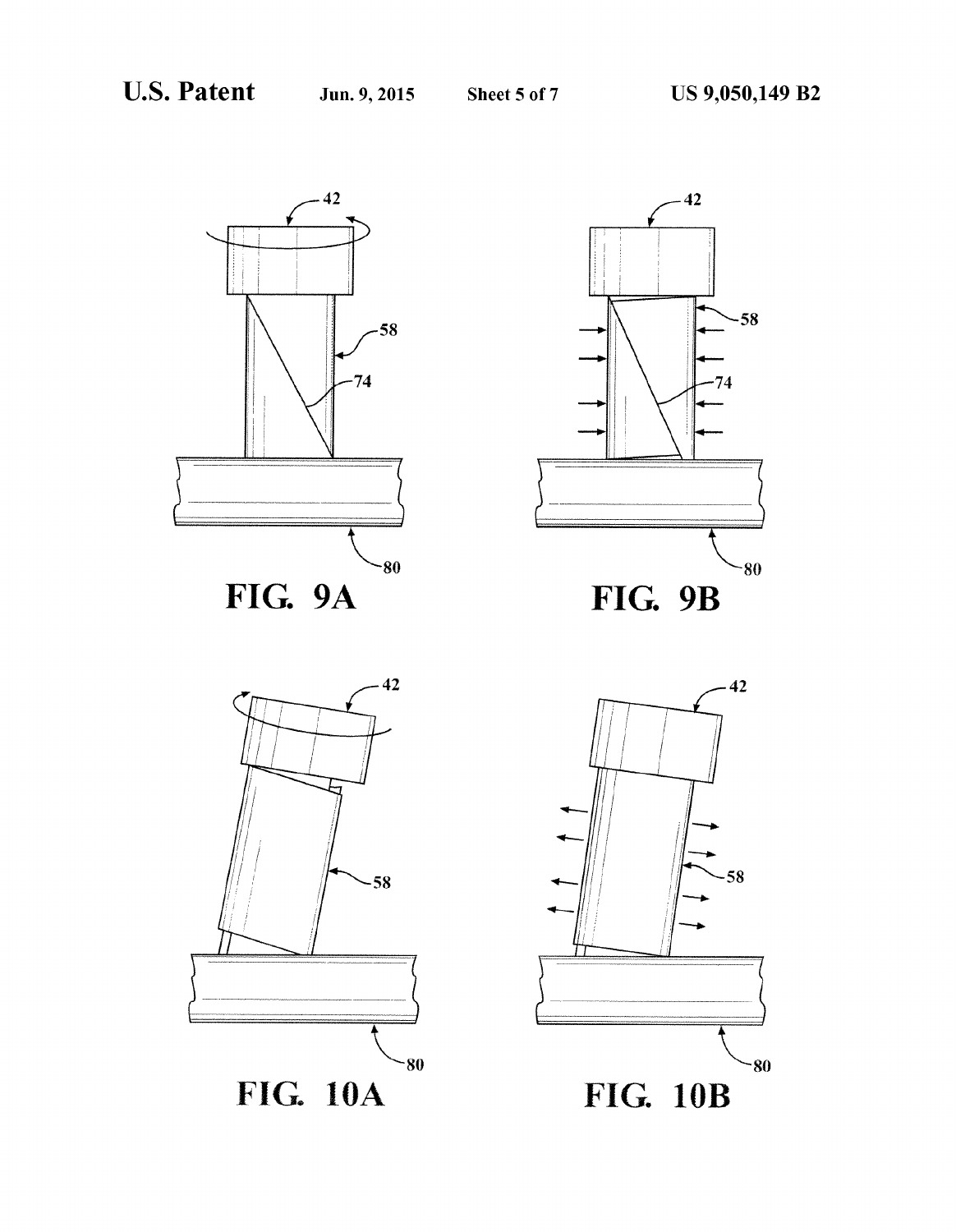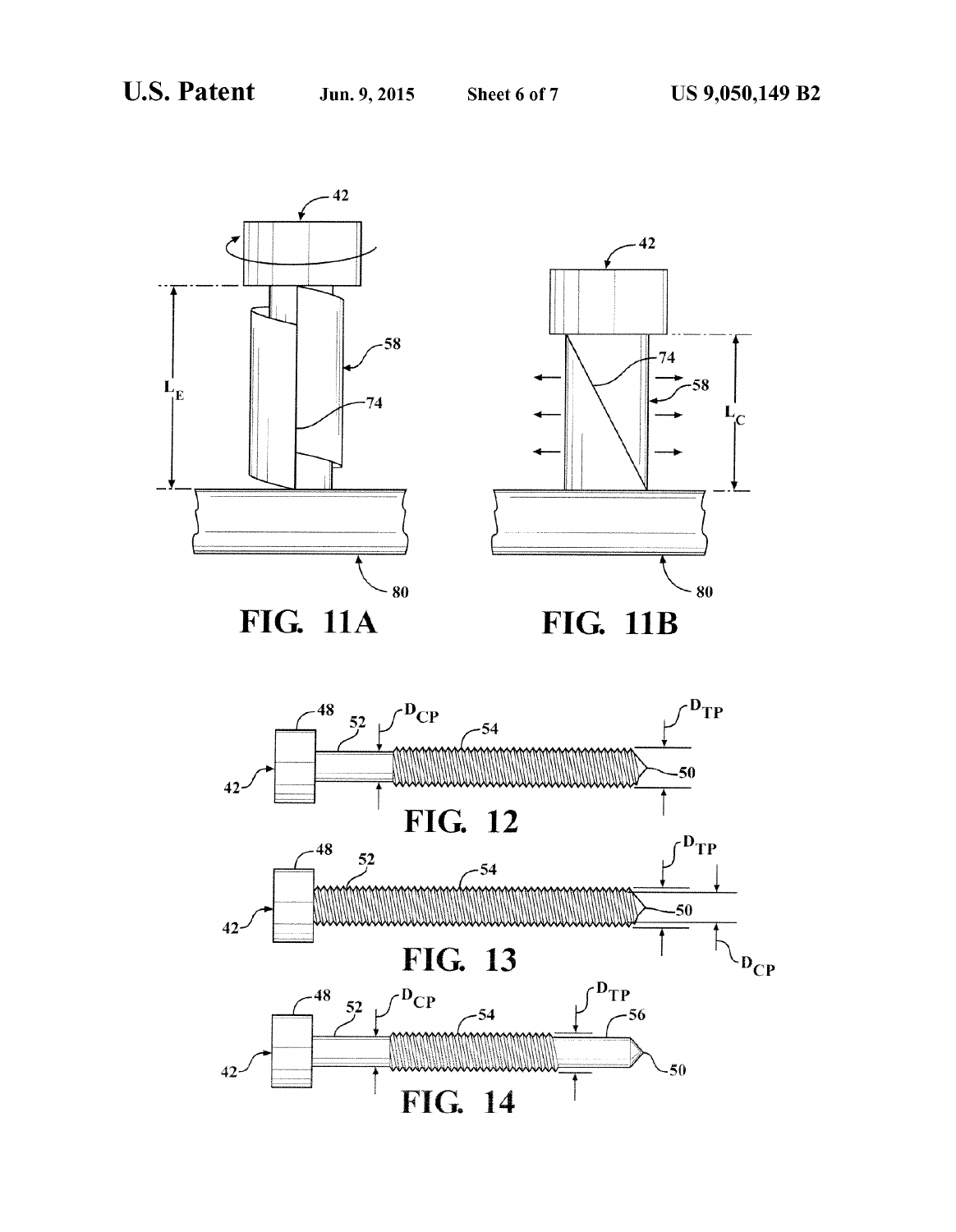FIG. 15A





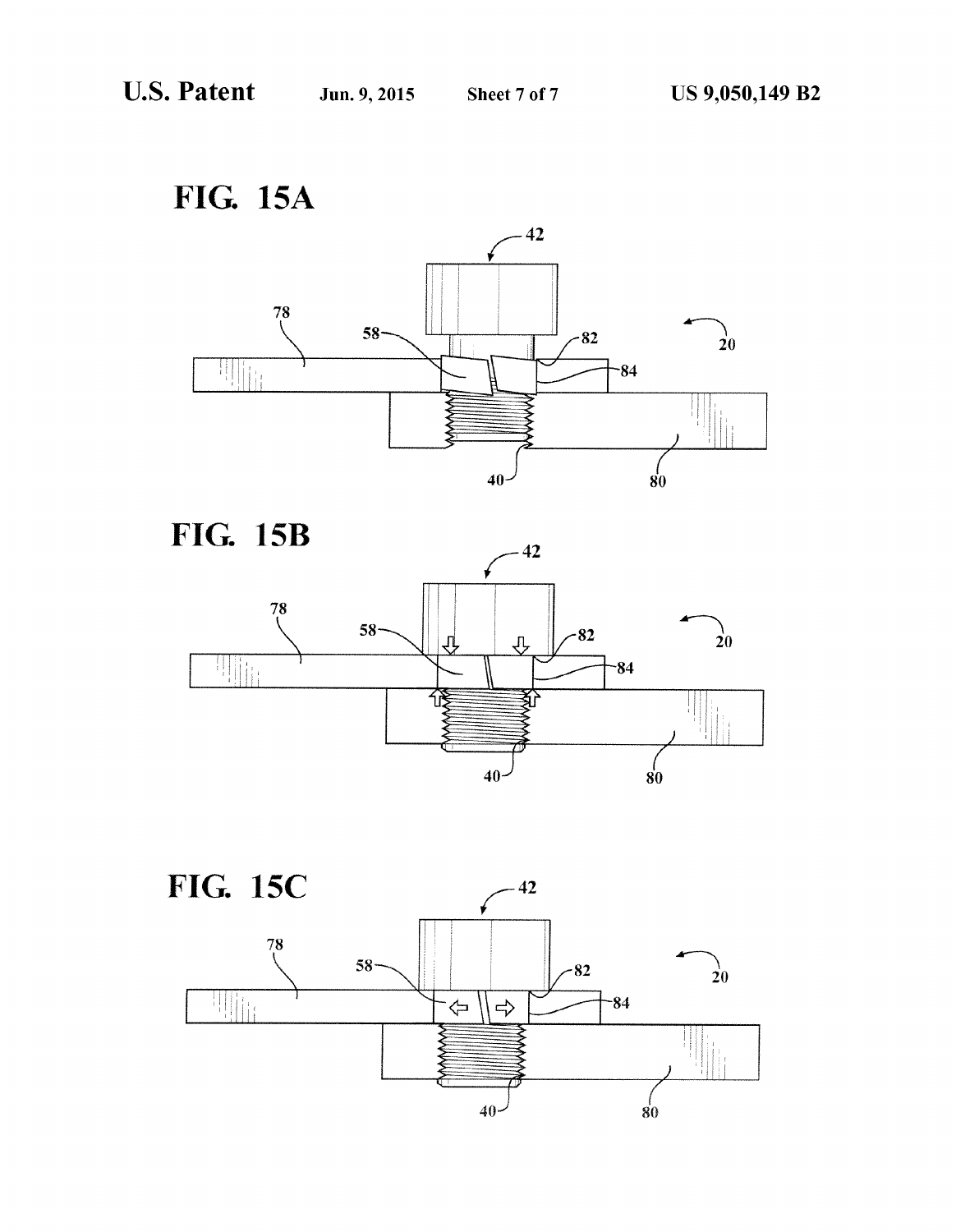5

30

### COMPRESSION TRANSMISSION COLLAR FOR FASTENING

### CROSS REFERENCE TO RELATED APPLICATION

This application is a Continuation of U.S. application Ser. No. 12/901,728, filed Oct. 11, 2010, now U.S. Pat. No. 8,317, 789, the entire contents of which is incorporated herein by reference in its entirety.

### STATEMENT REGARDING FEDERALLY SPONSORED RESEARCH

This invention was made with Government support under 15 contract numbers W81XWH0720119 and<br>W81XWH1120128 awarded by the Unites States Army Medical Research Acquisition Activity. The Government has certain rights in this invention.

### BACKGROUND OF THE INVENTION

1. Field of the Invention

The subject invention generally relates to a compression transmission collar apparatus for fastening two members. The 25 subject invention is specifically applicable to a compression transmission collar apparatus that is implantable into bone for use in treating bone factures by skeletal fixation medical procedures.

2. Description of the Prior Art

Skeletal fixation is a well known type of medical procedure for treating bone factures. The skeletal fixation procedures known in the art typically call for the use of fasteners to fixate, or fasten, the ends of the fractured bone to one another. Accordingly, the fasteners and other related hardware used in 35 typical skeletal fixation procedures are analogous to the fas such as carpentry, construction, and assembly.

U.S. patent application Ser. No. 12/818,395 to LeCronieret al. teaches an easily implantable and stable nail-fastener 40 apparatus for skeletal fixation including an intramedullary nail for insertion into the medullary canal of a bone. The intramedullary nail defines a threaded bore extending trans verse to the intramedullary nail. A threaded fastener including a threaded portion extending transversely to the intramedul- 45 lary nail threadedly engages the bore of the intramedullary nail. A compression transmission collar of annular shape having an exterior face and a top edge is provided for receiving a compressional load from the threaded fastener and transmitting the compressional load to the intramedullary 50 nail. When simplified to the more general field of fasteners, the bone essentially comprises a first member defining a hole having a hole wall and the intramedullary nail comprises a second member defining a threaded bore. A threaded fastener then is provided to threadedly engage the bore and fixate the 55 first member to the second member. Lastly, a compression transmission collar of annular shape is provided to transmit the compressional load of the fastener to at least one of the fastened members.

One compression transmission collar well known in the art 60 of fasteners and related hardware is the helical lock washer. Expired U.S. Pat. No. 1,655,018 to Loutrel teaches a com pression spring washer for use with fasteners. The Loutrel design discloses a helical shaped washer having a top edge and a bottom edge and a first end and a second end defining a 65 slit. The top edge is designed to contact the threaded fastener for receiving a compressional load from the threaded fastener

and the bottom edge is design to contact and transmit the compressional load to one of the fastened members. Finally, due to the helical shape of the Loutrel design, the compres sion spring washer has an extended length and a compressed length.

A problem with the compression transmission collars known in the art, such as the helical lock washer, is that the compressional load received by the compression transmis sion collar is transmitted axially to the surface of the fastened member Surrounding the hole or the bore. Axial transmission of the compressional load in close proximity to the hole or bore is particularly problematic where at least one of the fastened members is a brittle or easily deformable material. In such cases, the axial transmission of the compressional load can easily cause the material to break, crack, or deform because it has already been weakened by the presence of the hole or bore. This problem is especially significant in skeletal fixation procedures because they involve the repair of an already fractured bone which is a brittle material. Accord ingly, there remains a need for a compression transmission collar that provides for the fastening of two members but does not transmit a compressional load to one of the fastened members in the axial direction.

### SUMMARY OF THE INVENTION

The subject invention provides for a compression transmission collar including an exterior face having an exterior diam eter providing at least partial insertion of the compression transmission collar into the hole of the first member. The bottom edge of the compression transmission collar contacts the second member for transmitting the compressional load to the second member. The first end of the compression trans mission collar intersects the top edge at an acute angle and the bottom edge at an obtuse angle. The second end of the com pression transmission collar intersects the top edge at an obtuse angle and the bottom edge at an acute angle. Accord ingly, the first end at least partially overlaps and opposes the second end to define the slit in the compression transmission collar. In response to the application of a compressional load to the top edge of the compression transmission collar, the first end slides relative to and along the second end causing the compression transmission collar to expand radially and compress axially between the extended length and the com pressed length. The radial expansion of the compression transmission collar presses the exterior face of the compres sion transmission collar against the hole wall of the first member to securely fasten the first member to the threaded fastener and the second member.

By providing a compression transmission collar that expands in response to the application of a compressional load, the subject invention solves the problem associated with using fasteners that apply a compressional load in the axial direction in close proximity to a hole or bore in applications where at least one of the fastened members is of a brittle or easily deformable material. The expansion of the compres sion transmission collar allows for the fastening of the mem bers without applying a compressional load to the first mem ber and thereby avoids the risk of breaking, cracking, or deforming the first member. Accordingly, the subject invention is particularly useful in applications where at least the first member is of a brittle or easily deformable material such as glass, ceramic, rubber, polymers, and crystalline materials. Given the brittle characteristics of bone, the subject invention is especially useful in the field of skeletal fixation where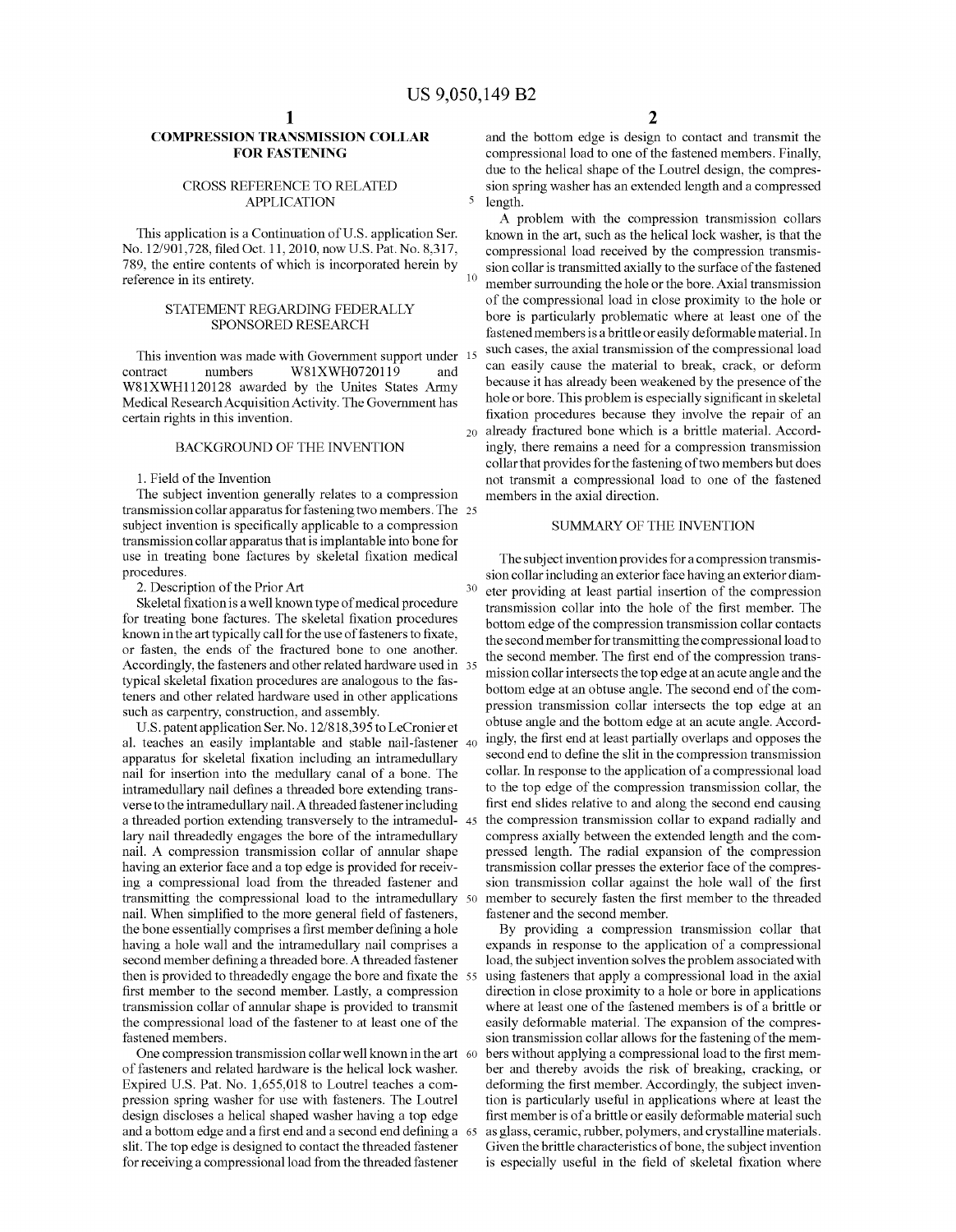preserving the integrity of the fastened members is vital for successful treatment of a fractured bone.

### BRIEF DESCRIPTION OF THE DRAWINGS

Other advantages of the present invention will be readily appreciated, as the same becomes better understood by ref erence to the following detailed description when considered in connection with the accompanying drawings wherein:

FIG. 1 is a side perspective view of the complete compres- 10 sion transmission collar apparatus implanted in the bone;

FIG. 2 is a front view of the intramedullary nail;

FIG. 2A is an enlarged perspective view taken along line 2A-2A of FIG. 2 illustrating the bore of the intramedullary nail;

FIG. 3 is a side view of the threaded fastener and the compression transmission collar,

FIG. 4 is an enlarged cross-sectional view taken along line 4-4 of FIG. 3 illustrating the threaded fastener and the compression transmission collar: pression transmission collar;

FIG. 5 is an enlarged horizontal fragmentary cross-sec tional view of a portion of FIG. 1 illustrating the compression transmission collar apparatus wherein the threaded fasteneris installed parallel to the bore axis;

FIG. 6 is an enlarged horizontal fragmentary cross-sec 25 tional view of a portion of FIG. 1 illustrating the compression transmission collar apparatus wherein the threaded fasteneris installed at an oblique angle relative to the bore axis;

FIG. 7A is a side view of a first embodiment of the com pression transmission collar wherein the slit is further defined 30 by a gap having a gap distance equal to Zero;

FIG. 7B is an end view of the compression transmission collar of FIG. 7A:

FIG. 8A is a side view of a second embodiment of the compression transmission collar wherein the slit is further 35 corresponding parts throughout the several views, a compres defined by a gap having a gap distance greater then zero;

FIG. 8B is an enlarged fragmentary view of a portion of FIG. 8A illustrating the gap of the compression transmission collar;

FIG.9A is a side view of the threaded fastener, a portion of 40 the second member, and the compression transmission collar in an axially compressed state;

FIG.9B is a side view of the threaded fastener, a portion of the second member, and the compression transmission collar in an axially extended state wherein the radial contraction of 45 the compression transmission collar is shown;

FIG. 10A is a side view of the threaded fastener, a portion of the second member, and the compression transmission collar in an axially extended state wherein the threaded fas tener is installed at an oblique angle to the second member, 50

FIG. 10B is a side view of the threaded fastener, a portion of the second member, and the compression transmission collar in an axially compressed state wherein the threaded fastener is installed at an oblique angle to the second member and the radial expansion of the compression transmission 55 collar is shown:

FIG. 11A is a side view of the threaded fastener, a portion of the second member, and the compression transmission collar in an axially extended state wherein the threaded fas tener is installed at a perpendicular angle to the second mem- 60

ber;<br>FIG. 11B is a side view of the threaded fastener, a portion of the second member, and the compression transmission collar in an axially compressed state wherein the threaded fastener is installed at a perpendicular angle to the second 65 member and the radial expansion of the compression trans mission collar is shown:

FIG. 12 is a side view of a threaded fastener including a threaded portion adjacent a compression portion being unthreaded;

FIG. 13 is a side view of a threaded fastener including a threaded portion adjacent a compression portion being threaded;

FIG. 14 is a side view of a threaded fastener including a threaded portion disposed between a compression portion being unthreaded and an unthreaded portion adjacent the end;

FIG. 15A is a side view looking transparently through the first member and the second member showing the installation of the threaded fastener and the compression transmission collar wherein the threaded fastener is engaging the bore of the second member and the compression transmission mem ber is still in an axially extended state;

FIG. 15B is a side view looking transparently through the first member and the second member showing the installation of the threaded fastener and the compression transmission collar wherein the threaded fastener is applying a compressional load to the top edge of the compression transmission<br>collar and the compression transmission collar is compressing axially and expanding radially; and

FIG. 15C is a side view looking transparently through the first member and the second member showing the installation of the threaded fastener and the compression transmission collar wherein the compression transmission collar is in an axially compressed State and has expanded radially so that the exterior face of the compression transmission collar is pressed against the hole wall of the first member.

### DETAILED DESCRIPTION OF THE ENABLING EMBODIMENTS

Referring to the Figures, wherein like numerals indicate sion transmission collar apparatus 20 is generally shown for implantation into a bone 22 during a skeletal fixation medical procedure. The bone 22 includes a medullary canal 24 surrounded by cortex 26. The bone 22 also includes a near cortex hole 28 and a far cortex hole 30 located in the cortex 26. The near cortex hole 28 has a near cortex hole diameter ( $O_{NC}$ ) and a near cortex hole wall 32. The far cortex hole 30 has a far cortex hole diameter  $(D_{EC})$ . The near cortex hole 28 and the far cortex hole 30 are positioned on opposing sides of the medullary canal 24 with the near cortex hole diameter  $(D_{NC})$ being greater than the far cortex hole diameter  $(D_{FC})$  although the present invention is not limited to this configuration. It is envisioned that the compression transmission collar appara tus 20 of the present invention may be used in a configuration lacking a far cortex hole 30 altogether.

The compression transmission collar apparatus 20 further includes an intramedullary nail 34 for insertion into the med ullary canal 24 of the bone 22. The intramedullary nail 34 extends between a top end 36 and a bottom end 38. The intramedullary nail 34 defines a bore 40 extending transverse to the intramedullary nail 34 for receiving a threaded fastener 42. Accordingly, the bore 40 may extend at a right angle oran oblique angle to the intramedullary nail 34. The bore 40 is threaded and has a bore axis (B) extending between a near opening 44 and a far opening 46 transverse to the intramed ullary nail 34. The bore 40 also has a bore diameter  $(D_{BR})$ including a central bore diameter  $(D_{CBR})$  equal in diameter to the far cortex hole diameter  $(D_{FC})$ . The central bore diameter  $(D_{CBR})$  is disposed centrally between the near opening 44 and the far opening 46 of the bore 40. As shown in FIG. 2A, the bore diameter  $(D_{BR})$  increases from the central bore diameter  $(D_{CBR})$  to the near opening 44 and from the central bore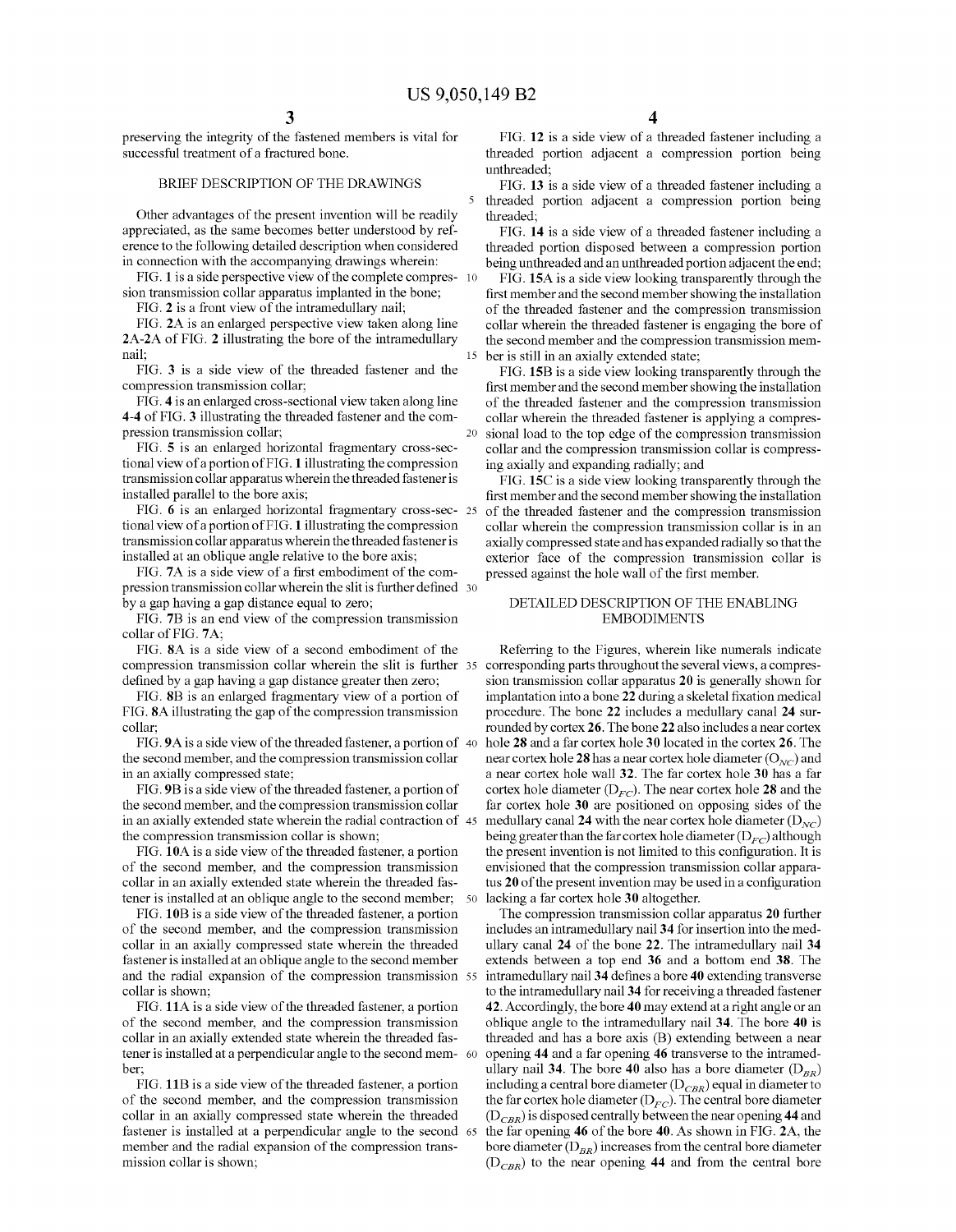15

65

diameter ( $D_{CBR}$ ) to the far opening 46. Accordingly, the bore 40 defined by the intramedullary nail 34 has a hyperboloid shape although a traditional cylindrically shaped bore 40 could alternatively be used. However, as shown in FIG. 6, the hyerboloid shape of the bore 40 is advantageous because it 5 allows the threaded fastener 42 to be mounted at a variety of angles in relation to the bore axis (B). This advantage is especially important during skeletal fixation medical proce dures because doctors often do not have the ability or time to assure perpendicular mounting.

The threaded fastener 42 extends along a fastener axis (A) between a head 48 and an end 50. The threaded fastener 42 further includes a compression portion 52 and a threaded portion 54 and an unthreaded portion 56 adjacent to the end 50. The compression portion 52 does not engage the threads of the bore 40 and so the compression portion 52 may be threaded or unthreaded. The compression portion 52 has a compression portion diameter  $(D_{CP})$  that is smaller than or equal to the threaded portion diameter  $(D_{TP})$ . The threaded portion 54 has a threaded portion diameter  $(D_{TP})$  that is equal 20 the central bore diameter  $(D_{CBR})$ . Where the configuration includes a far cortex hole 30, the far cortex hole diameter  $(D_{FC})$  may be equal to the central bore diameter  $(D_{CBR})$  and the threaded portion diameter  $(D_{TP})$ . The use of a threaded fastener 42 including only a threaded portion 54 running from 25 the head 48 to the end 50 is also contemplated by the present invention. The threaded fastener 42 extends through the intramedullary nail 34 and the far cortex hole 30 so as to extend transversely to the intramedullary nail 34 for thread edly engaging the bore 40. In a configuration absent the far 30 cortex hole 30, the fastener extends only through the intramedullary nail 34. By threadedly engaging the bore 40, the threaded fastener 42 applies a compressional load to the intramedullary nail 34 and fixates the intramedullary nail 34 within the medullary canal 24 of the bone 22.

The compression transmission collar apparatus 20 further includes a compression transmission collar 58 of annular shape having a top edge 60 and a bottom edge 62. The top edge 60 contacts the head 48 of the threaded fastener 42 for receiving the compressional load from the threaded fastener 40 42. The bottom edge 62 contacts the intramedullary nail 34 for transmitting the compressional load to the intramedullary nail 34. The compression transmission collar 58 also has an exterior face 64 having an exterior diameter  $(D<sub>E</sub>)$  and an interior face **66** having an interior diameter  $(D<sub>I</sub>)$ . The an 45 interior diameter  $(D<sub>I</sub>)$  is greater than the compression portion diameter  $(D_{CP})$  of the fastener. The interior face 66 of the compression transmission collar 58 defines an interior space 68 for providing space at least partially about the threaded disposed relative to the interior space 68. Accordingly, the compression transmission collar 58 transmits the compres sional load of the threaded fastener 42 to the intramedullary nail 34 during fixation. fastener 42 for allowing the fastener axis  $(A)$  to be variously 50

The compression transmission collar 58 has an extended 55 length ( $L<sub>E</sub>$ ) and a compressed length ( $L<sub>C</sub>$ ). As shown in FIG. 11A, the extended length  $(L<sub>F</sub>)$  equals the distance between the top edge 60 and the bottom edge 62 of the compression transmission collar 58 before the compressional force has been applied or after the compressional force has been 60 removed. As shown in FIG. 11B, the compressed length  $(L_C)$ equals the final or steady state distance between the top edge 60 and the bottom edge 62 of the compression transmission collar 58 after the compressional force has been applied but before the compressional force has been removed.

The compression transmission collar 58 further includes a first end 70 and a second end 72. As shown in FIGS. 8A and 6

8B, the first end 70 intersects the top edge 60 at an acute angle  $\alpha_1$  and the bottom edge 62 at an obtuse angle  $\alpha_2$ . The second end 72 intersects the top edge 60 at an obtuse angle  $\alpha_3$  and the bottom edge 62 at an acute angle  $\alpha_4$ . The first end 70 partially overlaps and opposes the second end 72 to define a slit 74 such that applying the compressional load to the top edge 60 causes the first end 70 to slide relative to and along the second end 72. Accordingly, the application of the compressional load to the top edge 60 of the compression transmission collar 58 causes the compression transmission collar 58 to compress axially between the extended length  $(L<sub>E</sub>)$  and the compressed length  $(L<sub>C</sub>)$ . The axial compression of the compression transmission collar 58 corresponds to a radial expansion of the compression transmission collar 58. In other words, as the compression transmission collar 58 is axially compressed, the circumference of the compression transmission collar 58 increases. Thus, the exterior face 64 of the compression transmission collar 58 is pressed against the near cortex hole wall 32 in response to the radial expansion of the compression transmis sion collar 58 caused by the application of the compressional load. The pressure exerted by the exterior face 64 of the compression transmission collar 58 against the near cortex hole wall 32 fastens the threaded fastener 42 and the intramedullary nail34 to the bone 22 and prevents movement of the compression transmission collar 58 relative to the near cortex hole 28.

The compression transmission collar 58 is made of a resil ient material so that the compression transmission collar 58 expands axially and contracts radially in response to removal of the compressional load. The resilient material may be but<br>is not limited to a metal, a metal alloy, a rubber, or a polymer. Obviously, other materials may be employed and their use is envisioned by the present invention.

35 present invention, the compression transmission collar 58 As shown in FIGS. 7A and 8A, in one embodiment of the extends in a helical path between the first end 70 and the second end 72 when the compression transmission collar 58 is at the extended length  $(L<sub>E</sub>)$ . The present invention is not limited to this embodiment as the use of a compression trans mission collar 58 that does not extend in a helical path between the first end 70 and the second end 72 is also envi sioned. Also shown in FIGS. 7A and 8A, the exterior face 64 of the compression transmission collar 58 is generally trap ezoidal in shape. The present invention alternatively envi sions use of a compression transmission collar 58 including an exterior face 64 having a non-trapezoidal shape.

The slit 74 in the compression transmission collar 58 is further defined by a gap 76 having a gap distance  $(L_G)$ . The gap distance  $(L_G)$  equals the tangential distance between the first end 70 and the second end 72. In one embodiment of the present invention, as shown in FIG. 8A, the gap distance  $(L_G)$ is greater than Zero when the compression transmission collar 58 is at the extended length  $(L<sub>E</sub>)$ . In this embodiment, the first end 70 and the second end 72 close the gap 76 such that the gap distance  $(L_G)$  becomes equal to zero in response to the application of the compressional load to the top edge 60 of the compression transmission collar 58. Thus, in this embodi ment, the first end 70 is spaced from the second end 72 by the gap 76 before the application of the compressional force and after the removal of the compressional force. In another embodiment of the present invention, as shown in FIG. 7A, the slit 74 is further defined by a gap 76 having a gap distance  $(L<sub>G</sub>)$  equal to zero. In this embodiment, the first end 70 and the second end 72 remain in contact with one another before, during, and after the application of the compressional load.

The present invention also includes a method of skeletal fixation wherein the intramedullary nail 34 is fastened to the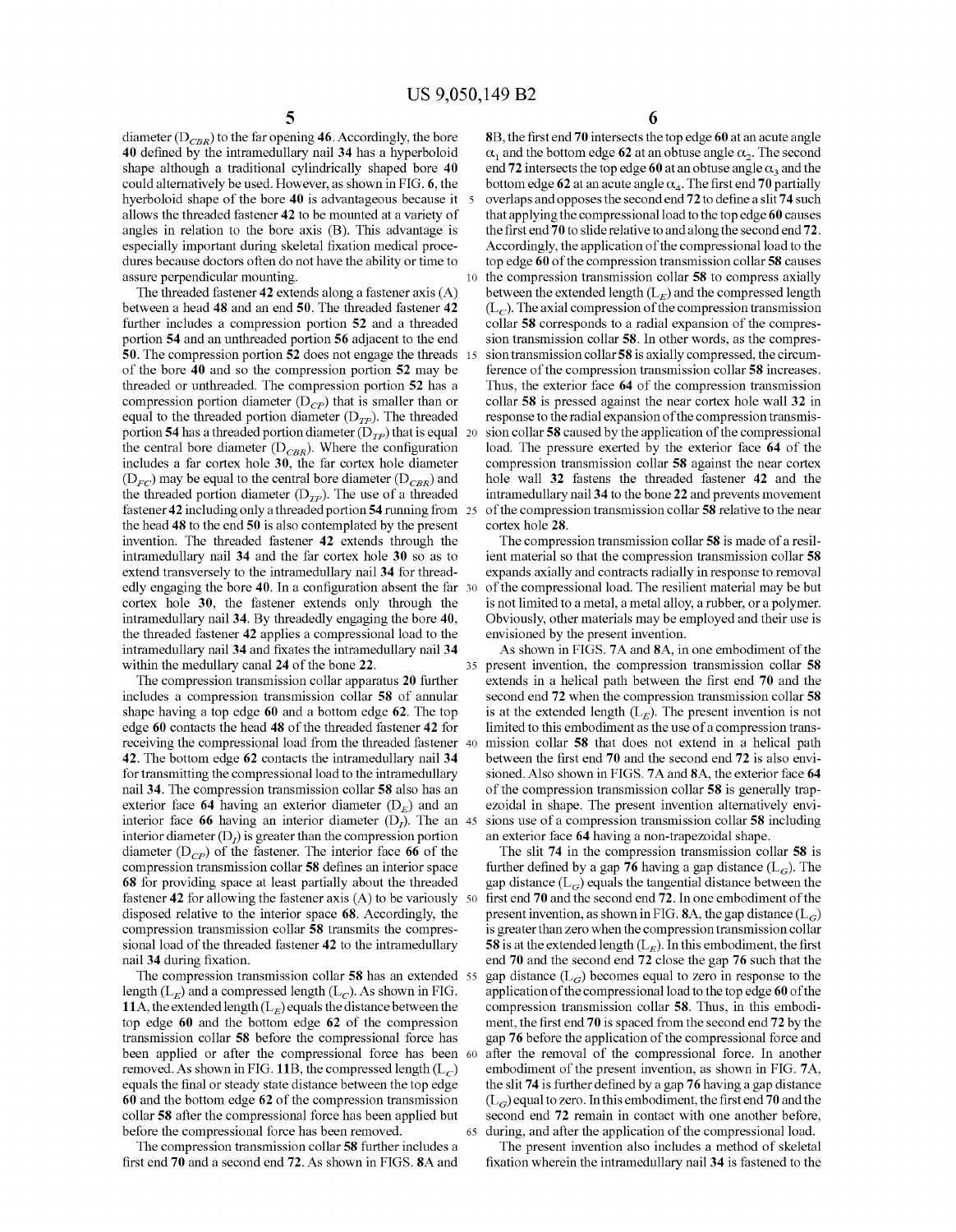bone 22. The method proceeds with the step of creating a bore 40 including threads in the intramedullary nail 34 extending transverse to the intramedullary nail 34 and inserting the intramedullary nail 34 into the medullary canal 24 of the bone 22. The method further includes the steps of forming the near cortex hole  $28$  in the cortex  $26$  of the bone  $22$  in radially overlapping relationship to the bore 40 of the intramedullary nail 34 and similarly forming the far cortex hole 30 in the cortex 26 of the bone 22 in radially overlapping relationship to the bore 40 of the intramedullary nail 34. The method also includes the steps of inserting the compression transmission collar 58 into the near cortex hole 28 and inserting the threaded fastener 42 through the compression transmission collar 58 and into the bore 40 of the intramedullary nail 34.  $_{15}$ The method additionally includes the steps of applying torque to the head 48 of the threaded fastener 42 for threadedly engaging and advancing the threaded fastener 42 through the bore 40 of the intramedullary nail 34 and the far cortex hole 30 for applying compressional load to the top edge 60 of the  $_{20}$ compression transmission collar 58 to compress the compres sion transmission collar 58 axially between the extended length  $(L_E)$  and the compressed length  $(L_C)$ . The axial compression is accomplished by sliding the first end 70 of the compression transmission collar 58 relative to and along the 25 second end 72 of the compression transmission collar 58 and results in the radial expansion of the compression transmis sion collar 58 within the near cortex hole 28. The method proceeds with the step of removing torque from the head 48 of the threaded fastener 42 in response to compressing the com pression transmission collar 58 to the compressed length  $(L<sub>c</sub>)$ . A hard stop is felt by the operator in response to the compression transmission collar 58 reaching the compressed length  $(L_C)$  to notify the operator to remove the torque from the head 48 of the threaded fastener 42. The hard stop feature thus helps prevent the undertightening or overtightening of the threaded fastener 42. This feature is especially advanta geous during skeletal fixation medical procedures where time is limited and improper tightening cannot be easily corrected  $\,$   $_{40}$ later because it quickly and positively notifies the doctor that he or she has properly installed and tightened the threaded fastener 42. 30 35

The present invention also more generally relates to fas tening structures for use outside of a skeletal fixation medical 45 procedure. A compression transmission collar apparatus 20 for fastening two members 78, 80 is shown generally in FIGS. 15A-C. The compression transmission collar apparatus 20 includes a first member 78 defining a hole 82 having a hole wall **84** and a second member **80** defining a bore 40 that is 50 threaded. The compression transmission collar apparatus 20 further includes a compression transmission collar 58 of annular shape and a threaded fastener 42 having a threaded portion 54 for threadedly engaging the bore 40. The compres sion transmission collar 58 has a top edge **60**, a bottom edge 55 62, and an exterior face 64. The top edge 60 contacts the threaded fastener 42 for receiving a compressional load from the threaded fastener 42. The compression transmission col lar 58 has an extended length  $(L<sub>E</sub>)$  and a compressed length  $(L_C)$ . The extended length  $(L_E)$  equals the distance between the top edge 60 and the bottom edge 62 of the compression transmission collar 58 before the compressional force has been applied or after the compressional force has been removed. The compressed length  $(L_C)$  equals the final or steady state distance between the top edge **ou** and the bottom 65 edge 62 of the compression transmission collar 58 after the compressional force has been applied but before the compres 60

8

sional force has been removed. The compression transmis sion collar 58 further includes and a first end 70 and a second end 72 defining a slit 74.<br>The exterior face 64 has an exterior diameter  $(D_F)$  provid-

ing at least partial insertion of the compression transmission collar 58 into the hole 82 of the first member 78. This allows the bottom edge 62 to contact the second member 80 for transmitting the compressional load to the second member 80. As shown in FIGS. 8A and 8B, the first end 70 intersects the top edge 60 at an acute angle  $\alpha_1$  and the bottom edge 62 at an obtuse angle  $\alpha_2$ . The second end 72 intersects the top edge 60 at an obtuse angle  $\alpha_3$  and the bottom edge 62 at an acute angle  $\alpha_4$ . The first end 70 at least partially overlaps and opposes the second end 72 to define the slit 74 such that applying the compressional load to the top edge 60 causes the first end 70 to slide relative to and along the second end 72. Accordingly, the application of the compressional load to the top edge 60 of the compression transmission collar 58 causes the compression transmission collar 58 to compress axially between the extended length  $(L_E)$  and the compressed length  $(L_C)$ . The axial compression of the compression transmission collar 58 corresponds to a radial expansion of the compres sion transmission collar **58**. In other words, as the compression transmission collar **58** is axially compressed, the circumference of the compression transmission collar 58 increases. Thus, the exterior face 64 of the compression transmission collar 58 is pressed against the hole wall 84 of the first mem ber 78 in response to the radial expansion of the compression transmission collar 58 caused by the application of the com pressional load. The pressure exerted by the exterior face 64 of the compression transmission collar 58 against the hole wall 84 acts to fasten the threaded fastener 42 and the second member 80 to the first member 78 and prevents movement of the compression transmission collar 58 relative to the hole 82 in the first member 78.

Obviously, many modifications and variations of the present invention are possible in light of the above teachings and may be practiced otherwise than as specifically described while within the scope of the appended claims.

### What is claimed is:

1. A method of skeletal fixation of an intramedullary nail to a bone including a medullary canal surrounded by cortex and a near cortex hole and a far cortex hole by a threaded fastener having a head and a threaded portion and a compression having a top edge and a bottom edge and a first end and a second end and an extended length and a compressed length and said first end intersecting said top edge at an acute angle and said bottom edge at an obtuse angle and said second end intersecting said top edge at an obtuse angle and said bottom edge at an acute angle and said first end partially overlapping and opposing said second end to define a slit, said method comprising the steps of

- creating a bore in the intramedullary nail extending trans verse to the intramedullary nail including threads,
- inserting the intramedullary nail into the medullary canal of the bone,
- forming the near cortex hole in the cortex of the bone in radially overlapping relationship to the bore of the intramedullary nail,
- forming the far cortex hole in the cortex of the bone in radially overlapping relationship to the bore of the intramedullary nail,
- inserting the compression transmission collar into the near cortex hole,